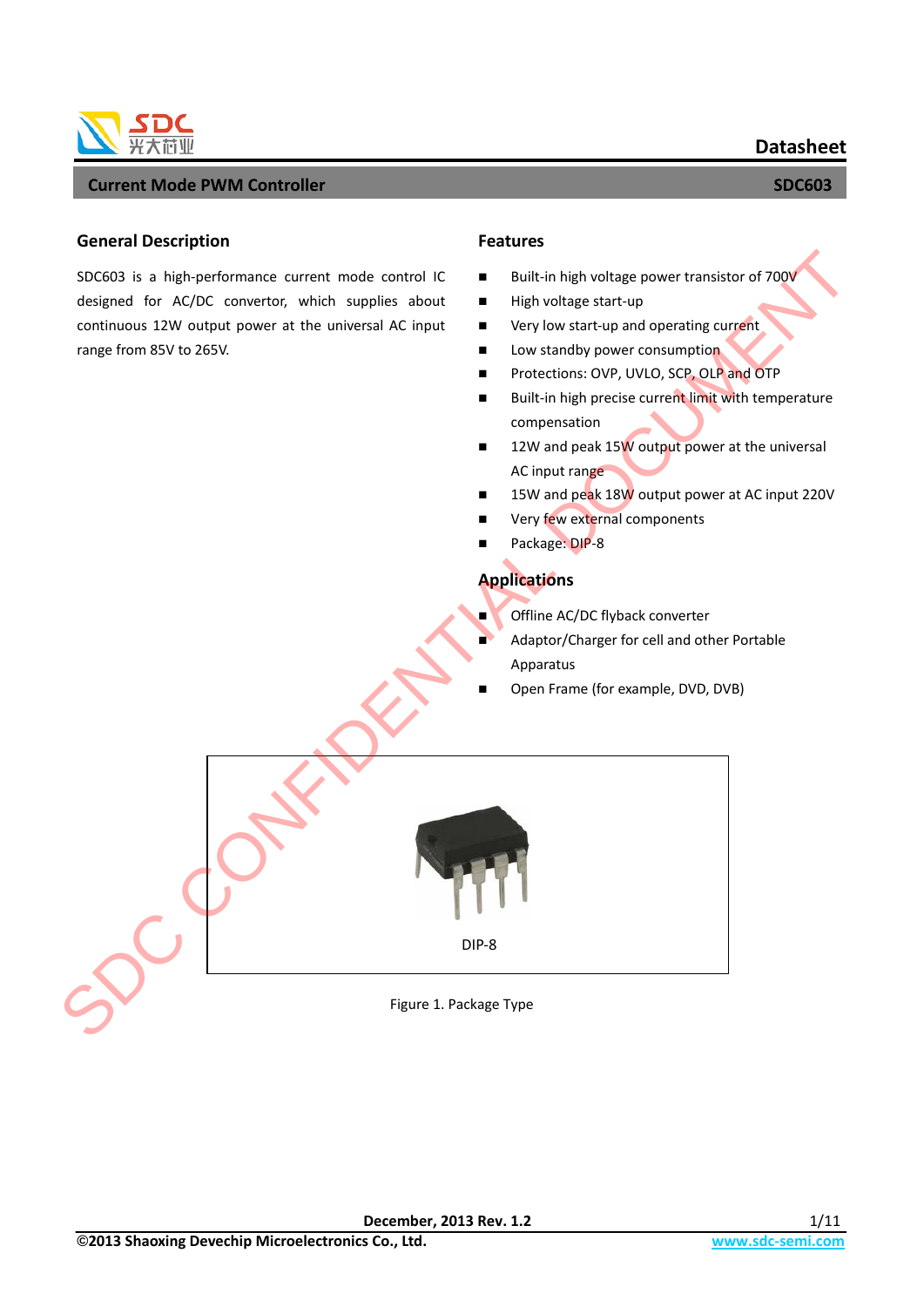## **Datasheet**

## SDC 光大芯业

#### I **Current Mode PWM Controller SECONDIA CONSUMING SUPPORT OF A SUPPORT OF A SUPPORT OF A SUPPORT OF A SUPPORT OF A**

## **Pin Configuration**



| <b>Pin Configuration</b> |                   |                                                                    |
|--------------------------|-------------------|--------------------------------------------------------------------|
|                          |                   | Package: DIP-8                                                     |
|                          | OB<br>1           | $\overline{8}$<br>OC                                               |
|                          |                   |                                                                    |
|                          | VCC<br>$\sqrt{2}$ | $\overline{7}$<br>$_{\sf OC}$                                      |
|                          | $\sqrt{3}$<br>GND | 6<br>IS                                                            |
|                          | ${\sf CT}$        | 5 <sup>1</sup><br>FB                                               |
|                          | $\sqrt{4}$        |                                                                    |
|                          |                   |                                                                    |
|                          |                   | Figure 2. Pin Configuration                                        |
| <b>Pin Number</b>        | <b>Pin Name</b>   | <b>Function</b>                                                    |
| $\mathbf 1$              | OB                | Startup current input, connecting to startup resistor              |
| $\overline{2}$           | <b>VCC</b>        | Supply voltage pin                                                 |
| $\overline{3}$           | GND               | Ground                                                             |
| $\overline{\mathbf{4}}$  | CT                | Oscillate capacitor pin                                            |
| 5                        | FB                | Feedback pin                                                       |
| $\boldsymbol{6}$         | IS                | Cycle-by-cycle current limit, connecting a resistor to GND         |
| 7,8                      | OC                | Output of HV transistor, connecting to primary wind of transformer |
|                          |                   | Table 1. Pin Description                                           |
|                          |                   |                                                                    |
|                          |                   |                                                                    |
|                          |                   |                                                                    |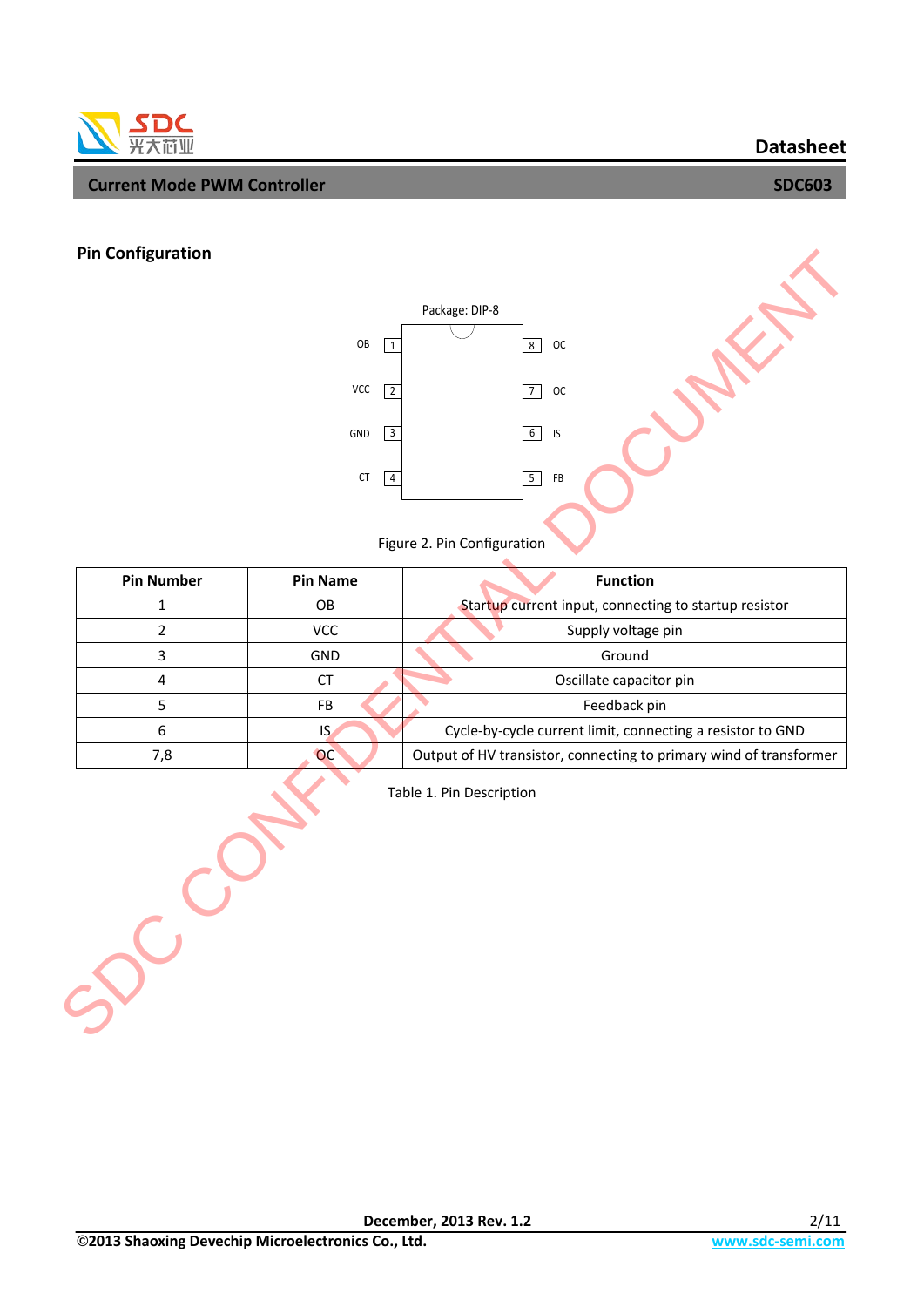

## **Functional Block Diagram**

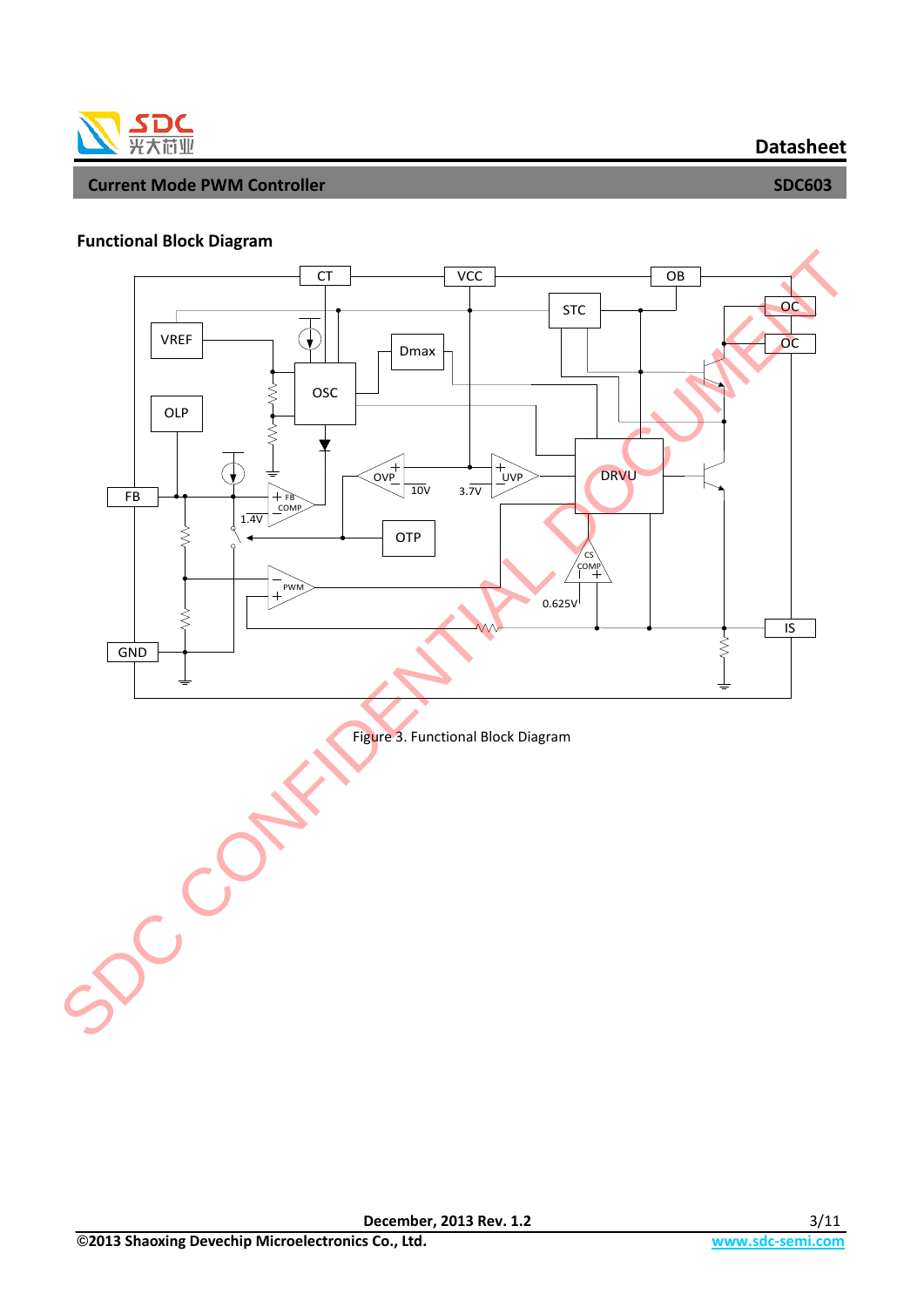

**Datasheet**

### **Ordering Information**



|         |                                   | <b>Part Number</b>             |            | <b>Marking ID</b> |              |                     |
|---------|-----------------------------------|--------------------------------|------------|-------------------|--------------|---------------------|
| Package | <b>Temperature</b>                | <b>Pb-free</b><br>Halogen-free |            | <b>Pb-free</b>    | Halogen-free | <b>Packing Type</b> |
| DIP-8   | -40 $\mathbb{C}$ ~85 $\mathbb{C}$ | SDC603Z-E1                     | SDC603Z-G1 | SDC603            | SDC603G      | Tube                |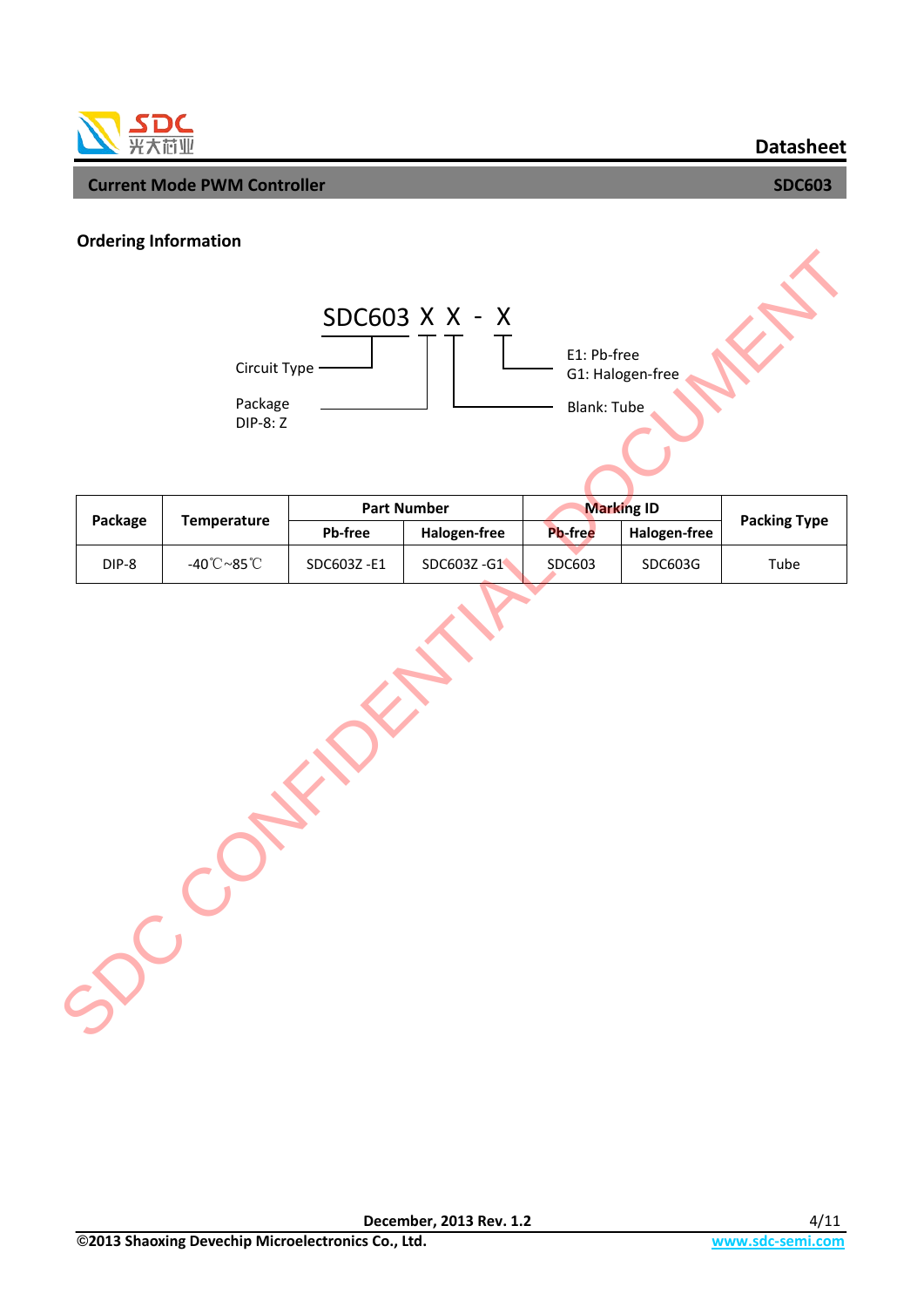

**Datasheet**

**Absolute Maximum Ratings** (NOTE: Stresses greater than those listed under Absolute Maximum Ratings may cause permanent damage to the device.)

| Parameter                                                                          | Symbol                                         |       | Value        | <b>Unit</b>       |
|------------------------------------------------------------------------------------|------------------------------------------------|-------|--------------|-------------------|
| Power supply voltage VCC                                                           | $\mathsf{V}_{\mathsf{CC}}$                     |       | 18           | $\vee$            |
| Endurance voltage of OC collector                                                  | $\rm V_{CB}$                                   |       | $-0.3 - 700$ | $\mathbf{V}$      |
| Peak value of switching current                                                    | $I_p$                                          |       | 1000         | mA                |
| Total dissipation power                                                            | $P_D$                                          |       | 1000         | mW                |
| Collector current                                                                  | $I_{\rm C}$                                    |       | 1.8          | A                 |
| Operating temperature                                                              | $T_{\rm J}$                                    |       | $-40 - 150$  | $^{\circ}$ C      |
| Storage temperature range                                                          | ${\sf T}_{\mathsf{STG}}$                       |       | $-55 - 150$  | $^{\circ}$ C      |
| Lead temperature (soldering, 10sec)                                                | <b>TLEAD</b>                                   |       | 260          | $^{\circ}$ C      |
| Latch-up test per JEDEC 78                                                         |                                                |       | 200          | mA                |
| ESD, HBM model per Mil-Std-883, Method 3015                                        | HBM                                            |       | 2000         | V                 |
|                                                                                    |                                                |       | 200          | $\sf V$           |
| ESD, MM model per JEDEC EIA/JESD22-A115<br><b>Recommended Operating Conditions</b> | <b>MM</b><br>Table 2. Absolute Maximum Ratings |       |              |                   |
| Parameter                                                                          | Symbol                                         | Min   | <b>Max</b>   | Unit              |
| Power supply voltage, VCC                                                          | $V_{\text{CC}}$                                | 4.8   | 9.0          | V                 |
| Oscillating frequency                                                              | $f_{\text{osc}}$                               | 55    | 68           | kHz               |
| Operating temperature                                                              | Ta                                             | $-40$ | 85           | $^{\circ}{\rm C}$ |

## Table 2. Absolute Maximum Ratings

#### **Recommended Operating Conditions**

| <b>Parameter</b>             | Symbol | Min | Max | Unit |
|------------------------------|--------|-----|-----|------|
| Power supply voltage, VCC    | Vcc    | 4.8 | 9.0 |      |
| <b>Oscillating frequency</b> | l osc  | 55  | 68  | kHz  |
| Operating temperature        | Ta     | -40 | 85  | °C   |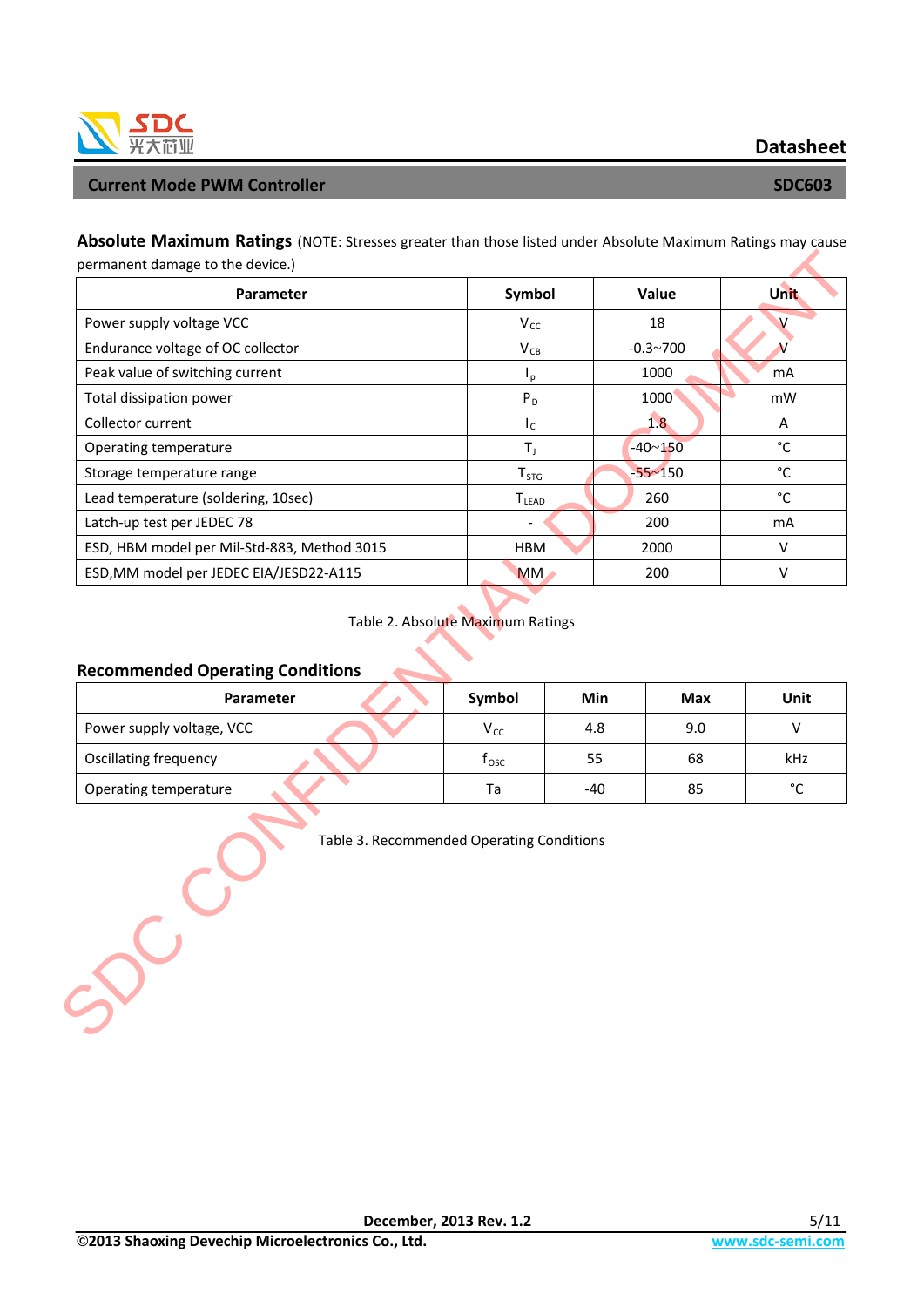

**HATTING TO A RESIDENT IS A RESIDENT A RESIDENT OF A RESIDENT IS A RESIDENT OF A RESIDENT OF A RESIDENT OF A RES** 

|                                          | Parameter                      | Symbol                          | <b>Conditions</b>             | Min                          | <b>Typ</b>               | <b>Max</b>               | <b>Unit</b> |
|------------------------------------------|--------------------------------|---------------------------------|-------------------------------|------------------------------|--------------------------|--------------------------|-------------|
|                                          |                                | <b>Output Section</b>           |                               |                              |                          |                          |             |
| On-state saturation voltage drop         |                                | $V_{\rm\scriptscriptstyle SAT}$ | $I_{OC} = 600mA$              | $\overline{a}$               | $\overline{a}$           | 1                        | $\vee$      |
| Output rise time                         |                                | $T_{\rm r}$                     | $C_L = 1nF$                   | $\overline{\phantom{a}}$     |                          | 75                       | ns          |
| Output fall time                         |                                | $T_{\rm f}$                     | $C_L = 1nF$                   | $\overline{a}$               |                          | 75                       | ns          |
| HV start-up current                      |                                | $I_{src}$                       |                               | $\mathbf{1}$                 |                          | 2.6                      | mA          |
|                                          |                                | <b>Oscillator Section</b>       |                               |                              |                          |                          |             |
| Oscillating frequency                    |                                | $f_{\rm\,osc}$                  | $C_T = 680pF$                 | 55                           | 61                       | 68                       | kHz         |
| <b>Temperature Stability</b>             |                                | $\triangle F_v$                 | $V_{cc} = 4.8V - 9V$          | $\overline{\phantom{a}}$     | $\overline{\phantom{a}}$ | 1                        | %           |
| <b>Temperature Stability</b>             |                                | $\triangle F_T$                 | Ta=0°C~85°C                   | $\overline{\phantom{a}}$     | $\overline{\phantom{a}}$ | $\mathbf{1}$             | %           |
| Peak to peak value of oscillator         |                                | $V_{\,P-P}$                     |                               | $\overline{\phantom{a}}$     | 2.5                      |                          | $\vee$      |
| Fall time of oscillator                  |                                | $T_f$                           | $C_T = 680pF$                 | $\frac{1}{2}$                | 800                      | $\overline{\phantom{a}}$ | ns          |
|                                          |                                | <b>Feedback Section</b>         |                               |                              |                          |                          |             |
|                                          | Pull-up current                | $I_{FB}$                        | $V_{FB} = 2.5V$               | 0.35                         | 0.45                     | 0.70                     | mA          |
| Input impedance                          | Pull-down resistance           | $R_{FB}$                        |                               | 10                           | 15                       | 20                       | $k\Omega$   |
| <b>PSRR</b>                              |                                |                                 | $V_{CC} = 4.8V - 9V$          | $\overline{\phantom{a}}$     | 60                       | 70                       | dB          |
|                                          |                                | <b>Current Sampling Section</b> |                               |                              |                          |                          |             |
|                                          | Over current threshold voltage |                                 |                               | 0.60                         | 0.625                    | 0.65                     | $\vee$      |
| IS-GND resistance                        |                                | $I_{\text{TH\_OC}}$             |                               | 15                           | 20                       | 25                       | Ω           |
| <b>PSRR</b>                              |                                |                                 |                               | $\overline{\phantom{a}}$     | 60                       | 70                       | dB          |
| Over current detection and control delay |                                | $T_{\text{D}}$                  | $\overline{\phantom{0}}$      | $\overline{\phantom{a}}$     | 150                      | 250                      | ns          |
|                                          | <b>PWM Section</b>             |                                 |                               |                              |                          |                          |             |
| Maximum duty cycle                       |                                | $D_{MAX}$                       | $V_{FB} = 4.0V$               | 52                           | 57                       | 62                       | $\%$        |
| Minimum duty cycle                       |                                | $D_{\text{MIN}}$                |                               | $\qquad \qquad \blacksquare$ | 1.5                      |                          | %           |
| <b>Power Current Section</b>             |                                |                                 |                               |                              |                          |                          |             |
| Startup leakage current                  |                                | $\rm I_{\rm\,ST}$               | $\overline{a}$                | $\frac{1}{2}$                | 15                       | 50                       | uA          |
| Static operation current                 |                                | $I_{0P}$                        | $V_{FB} = 0V$ , $V_{CC} = 8V$ | 2.0                          | 2.8                      | 4.0                      | mA          |
| Startup threshold voltage                |                                | $V_{\rm \,ST}$                  | $\overline{\phantom{0}}$      | 8.6                          | 9.0                      | 9.4                      | ${\sf V}$   |
| Minimal operating voltage                |                                | $V_{UV}$                        |                               | 3.3                          | 3.7                      | 4.0                      | V           |

## **Electrical Characteristics**(Ta=25°C, V<sub>cc</sub> =7.0V, C<sub>T</sub>=680pF, R<sub>IS</sub>=1Ω, unless otherwise specified)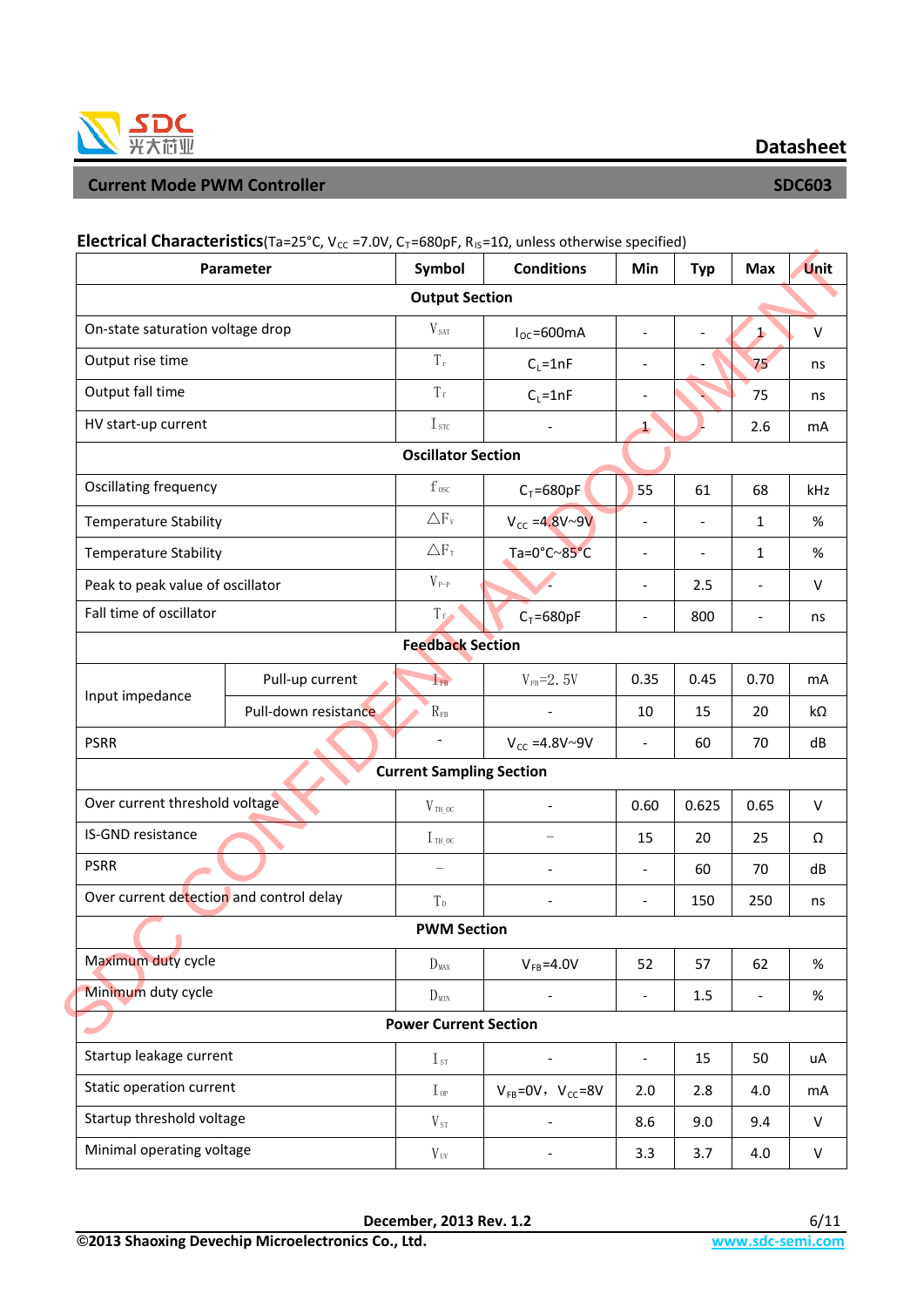

**Datasheet**

| Parameter                            | Symbol               | <b>Conditions</b>          | Min            | <b>Typ</b>               | <b>Max</b>               | Unit         |
|--------------------------------------|----------------------|----------------------------|----------------|--------------------------|--------------------------|--------------|
| Restart voltage                      | $V_{RST}$            |                            | 1.7            | 2.0                      | 2.4                      |              |
| Over voltage protection              | $V_{\rm ov}$         |                            | 9.6            | 10.0                     | 10.6                     | $\vee$       |
|                                      | <b>OTP Section</b>   |                            |                |                          |                          |              |
| Thermal shutdown temperature         | $T_{\text{0TP}}$     |                            |                | 150                      |                          | $^{\circ}$ C |
|                                      | <b>Mosft Section</b> |                            |                |                          |                          |              |
| Collector cutoff current             | $I_{CBO}$            | $V_{CB} = 700V, I_E = 0$   |                |                          | 0.1                      | mA           |
| Collector-emitter cutoff current     | $I_{\text{ceo}}$     | $V_{CF} = 450V, I_B = 0$   |                |                          | 0.1                      | mA           |
| Collector-base cutoff current        | I <sub>EB0</sub>     | $V_{EB} = 9V, I_C = 0$     | $\overline{a}$ |                          | 0.1                      | mA           |
| Collector-base breakdown voltage     | $V_{CB0}$            | $I_c = 0.1$ mA             | 700            | $\overline{\phantom{a}}$ | $\overline{\phantom{a}}$ | $\vee$       |
| Collector-emitter sustain voltage    | $V_{\text{CEO}}$     | $I_c = 1mA$                | 450            | $\overline{\phantom{a}}$ |                          | $\vee$       |
| Collector-base sustain voltage       | $V_{EBO}$            | $IE=0.1mA$                 | 9              | $\overline{\phantom{a}}$ |                          | $\vee$       |
| DC current gain                      | $h_{\text{FE}}$      | $V_{CE} = 5V, I_C = 0.5A$  | 15             |                          | 50                       |              |
| Collector-emitter saturation voltage | V <sub>CE_STA</sub>  | $I_c = 1A$ , $I_B = 0.25A$ |                | 0.3                      | 0.8                      | $\vee$       |
| Base-emitter saturation voltage      | $V_{BE\_STA}$        | $I_c = 1A$ , $I_B = 0.25A$ |                | 0.8                      | 1.2                      | V            |

Table 4. Electrical Characteristics SDC CONFIDENTIAL DE CONFIDENTIAL DE CONFIDENTIAL DE CONFIDENTIAL DE CONFIDENTIAL DE CONFIDENTIAL DE CONFIDENTIAL DE CONFIDENTIAL DE CONFIDENTIAL DE CONFIDENTIAL DE CONFIDENTIAL DE CONFID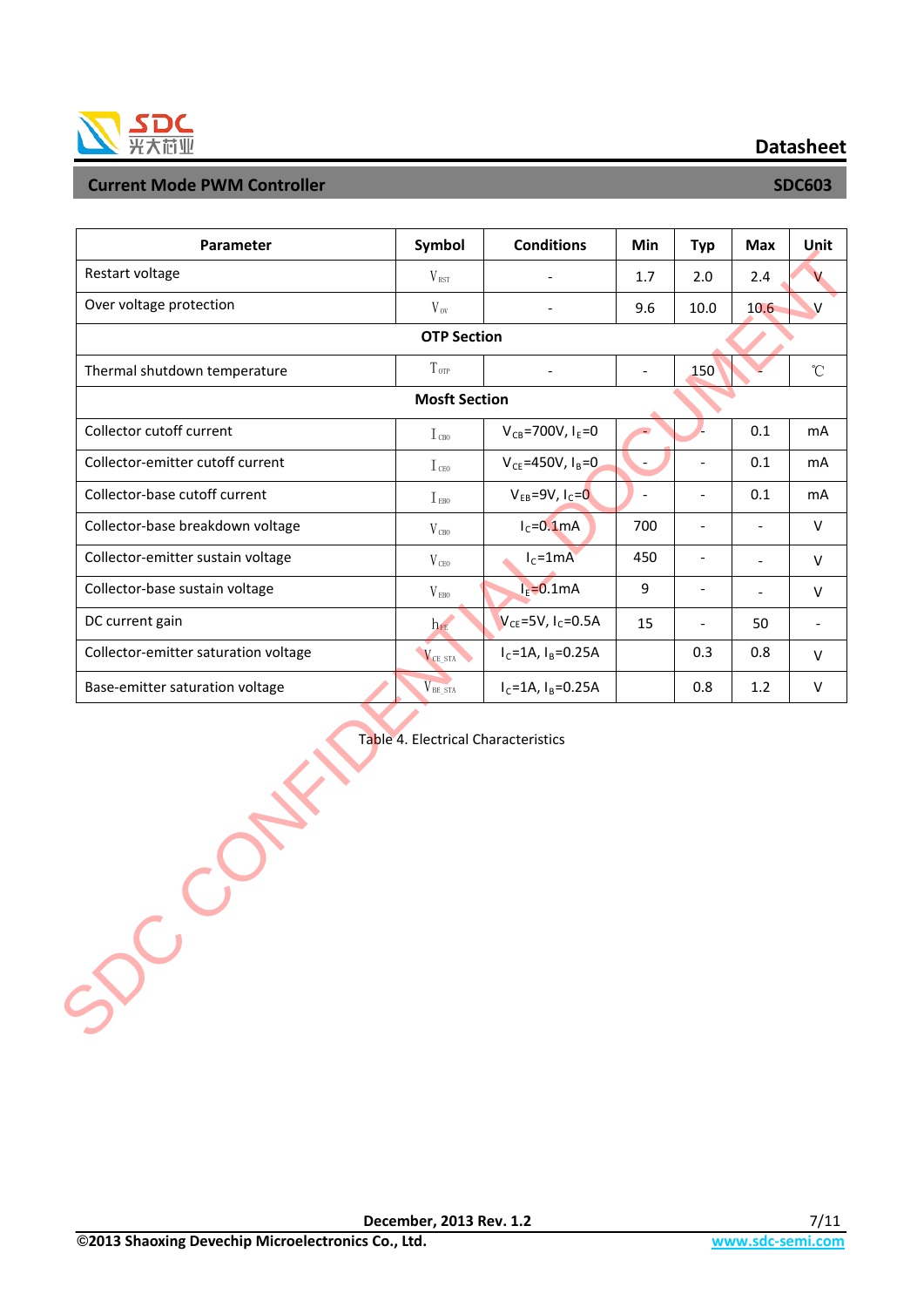





#### **Function Description**

#### **Startup control**

During Startup phase, reference voltage, the oscillator and all protection circuits are OFF. Startup current of SDC603 is designed to be very low so that VCC could be charged up above UVLO threshold level and device starts up quickly. A large startup resistor can therefore be used to minimize the power loss yet achieve a reliable startup in application.

### **PWM control**

The peak current (sensed on the IS pin) is set by the voltage on FB pin. By comparing the voltage on FB pin and the IS ramp voltage, the duty-cycle of the PWM modulator is thus adjusted to provide the necessary load current at the desired output voltage. FB can be controlled by internal control circuit and external feedback circuit.

#### **VCC over voltage protection**

VCC over voltage protection circuit is integrated into IC. When VCC voltage reaches 9.8V(TYP), FB voltage is pulled down via internal control circuit, then the PWM switching is shut off. When VCC voltage goes down below 9.8V(TYP), the switching is reactivated. The VCC over voltage protection ensures IC to operate reliably.

## **Current limit**

The output is shut off to limit the power when voltage of IS Pin exceeds Current sense threshold voltage.

## **Green mode control**

Under no-load and light-load condition, the switching frequency internally decreases to lower the switching power loss and improve the conversion efficiency. If FB is less than 1.4V(Typ), the cycle of the oscillator will increase with it, the less FB is, the wider the cycle of the oscillator is, until the oscillation stop.

### **Power transistor Drive**

During the ON cycle, OB pin supplies base current for the power transistor, OE pulls down the emitter of the power transistor to IS, and OB is adaptive to the IS current, if the current of IS exceeds the specified current of FB, SDC603 will turn into the OFF cycle. During the OFF cycle, OB is pulled down, the power transistor will shut off.

## **Over temperature Protection**

When IC's internal temperature reaches 150°C, FB voltage will be pulled down by internal control circuit, the switching frequency decreases or shut off. This protection protects the IC from over temperature.

## **Cooling Requirements**

Layout is important for all switching regulators. To achieve high efficiency, good regulation, and stability, a well designed printed circuit board layout is required. The main power loss inside IC is produced by the internal transistor, an extra copper plane at the pin7 and pin8 help dissipate the heat generated by losses in transistor. For a typical application (AC input from 85V to 265V, 12W output), and Startup control<br>
During Startup phase, reference voltage, the oscillator<br>
During Startup phase, reference voltage, the oscillator<br>
Sum til the oscillator of control of the startup correct of the Sum of the CONFIDENTIAL DO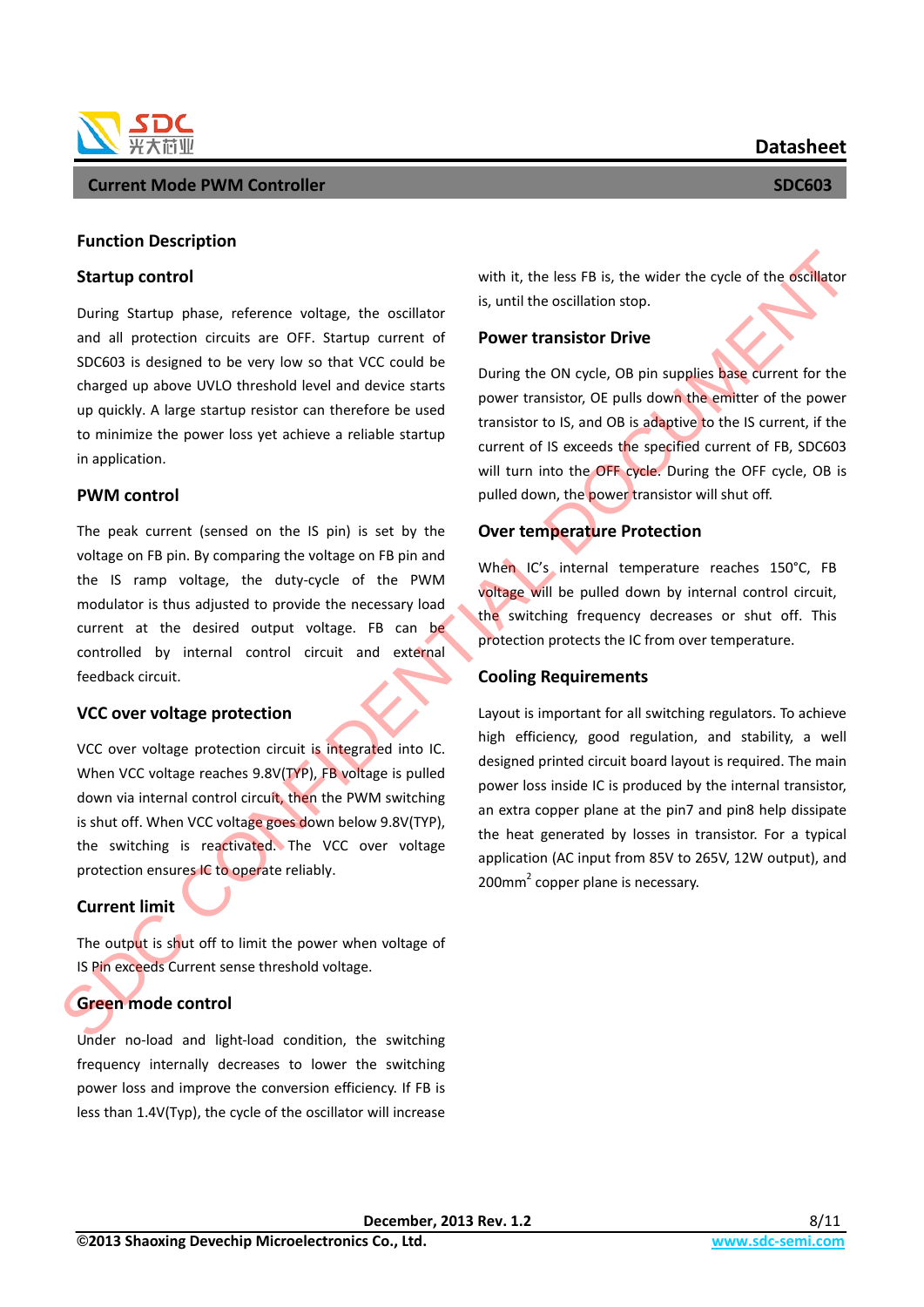

## **Typical Application**

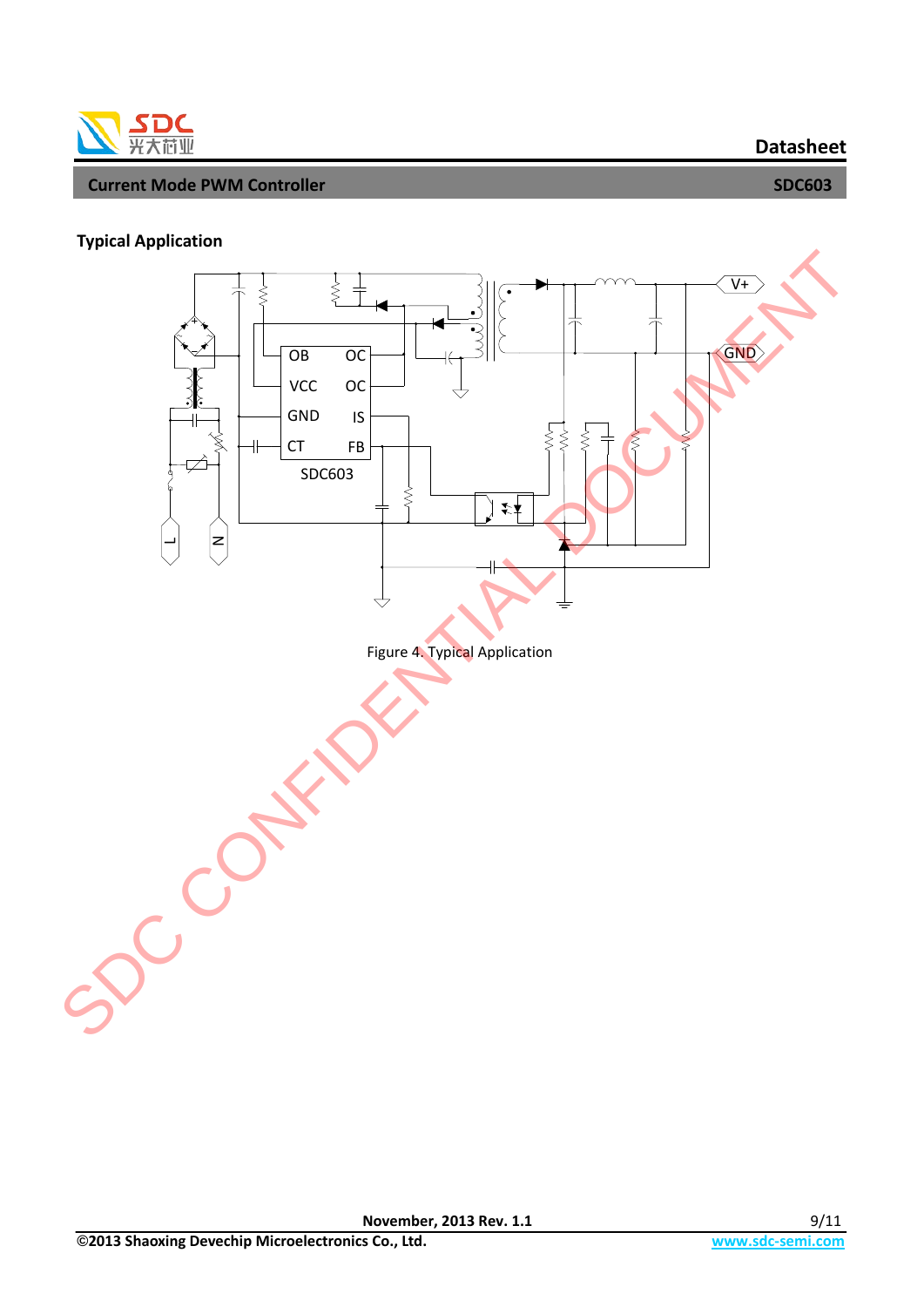

# **Package Dimension**

**DIP-8**



|                | <b>Dimensions In Millimeters</b> |            | <b>Dimensions In Inches</b> |            |  |
|----------------|----------------------------------|------------|-----------------------------|------------|--|
| Symbol         | <b>Min</b>                       | <b>Max</b> | <b>Min</b>                  | <b>Max</b> |  |
| Α              | 3.710                            | 4.310      | 0.146                       | 0.170      |  |
| A1             | 0.510                            |            | 0.020                       |            |  |
| A2             | 3.200                            | 3.600      | 0.126                       | 0.142      |  |
| B              | 0.380                            | 0.570      | 0.015                       | 0.022      |  |
| <b>B1</b>      | 1.524(BSC)                       |            | 0.060(BSC)                  |            |  |
| $\mathsf{C}$   | 0.204                            | 0.360      | 0.008                       | 0.014      |  |
| D              | 9.000                            | 9.400      | 0.354                       | 0.370      |  |
| E              | 6.200                            | 6.600      | 0.244                       | 0.260      |  |
| E1             | 7.320                            | 7.920      | 0.288                       | 0.312      |  |
| e              | 2.540(BSC)                       |            | 0.100(BSC)                  |            |  |
|                | 3.000                            | 3.600      | 0.118                       | 0.142      |  |
| E <sub>2</sub> | 8.400                            | 9.000      | 0.331                       | 0.354      |  |